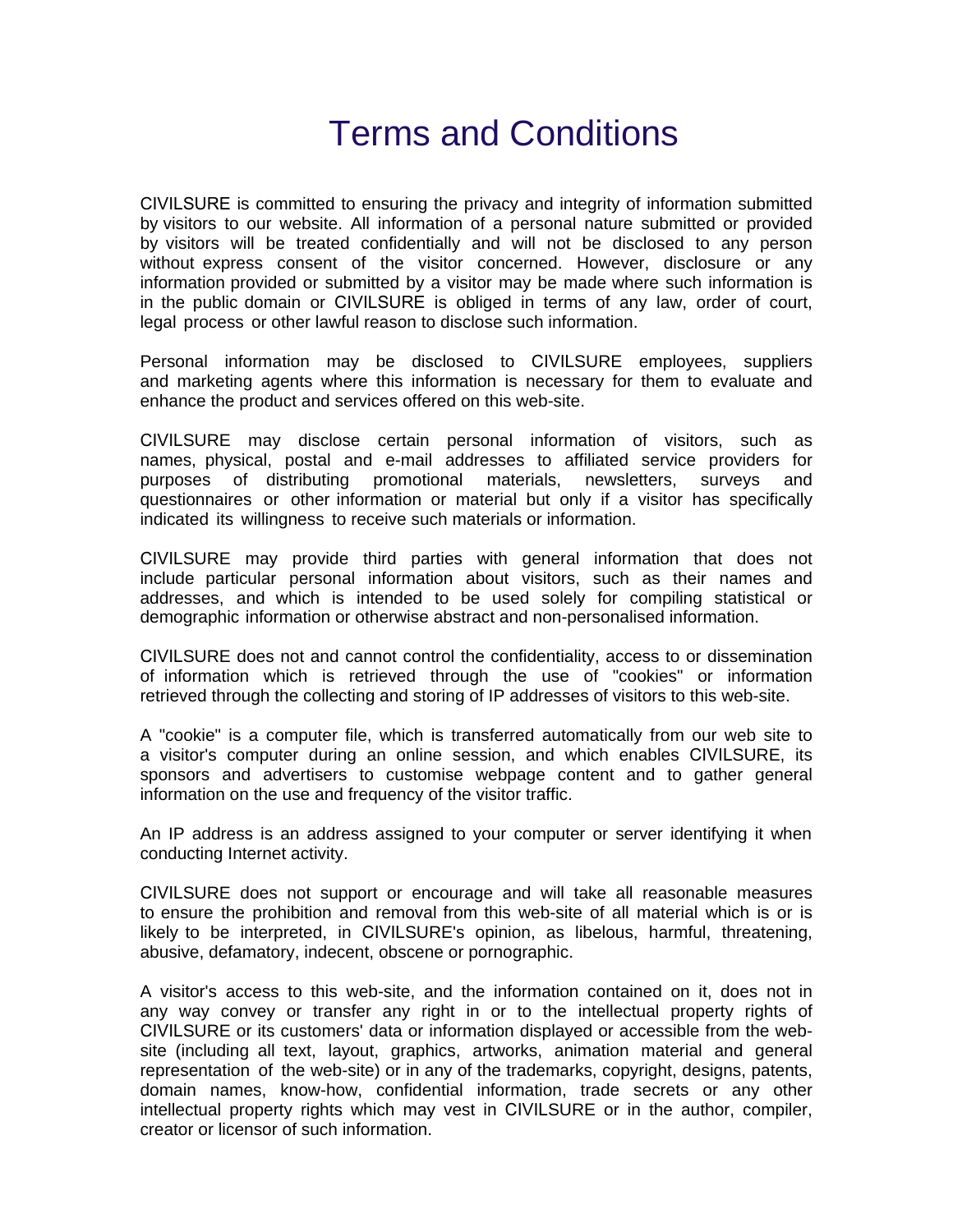All CIVILSURE's trademarks, logos, brands, domain names and other marks and intellectual property relating to this web-site, or any information contained or accessible from this web-site shall remain the sole and exclusive property of CIVILSURE and the relevant authors or licensors, and the visitor undertakes that he/she/it will not use, duplicate, distribute, disseminate, adapt, display, alter or otherwise deal with such intellectual property without CIVILSURE, the relevant licensor or author's prior written approval.

Copyright and all other intellectual property rights subsisting in any database/ s maintained by CIVILSURE and relating to this web-site is owned by CIVILSURE or the relevant provider or supplier thereof.

A visitor may only use information retrieved, viewed, downloaded or otherwise obtained by viewing this web-site, for his/her/its own personal and non-commercial use and such information and/or data may not be sold, resold, transmitted or otherwise made available or disseminated in any manner via any media to any third parties unless the prior written consent of CIVILSURE has been obtained.

The visitor undertakes not to change or delete any proprietary notices contained in any material, data or information downloaded or otherwise retrieved from this web-site.

Under no circumstances may a visitor use, duplicate, distribute, reverse, engineer, disassemble, decompile, reproduce, transcribe, store in a retrieval system, translate into any language or computer language, retransmit in any form or by any means, (electrical, mechanical, photo reproduction, recording on or otherwise) any of the material, information or content viewed, downloaded or otherwise retrieved from this website without the prior written consent of CIVILSURE.

While CIVILSURE will take all reasonable measures to ensure an efficient, uninterrupted and error-free service to all its online customers, neither CIVILSURE nor any of its employees, representatives or assigns will be liable to any online customer for any loss or damage of whatsoever nature caused by or attributable to any:

- fact or circumstance beyond the reasonable control of CIVILSURE, including the breakdown or interruption in the services provided by external service providers and the unavailability or defective performance of any software or any of the services available on or from this web-site;
- breach of privacy, security or confidentiality or any infringement of intellectual property rights by any person or entity;
- loss, damage, destruction, theft, contamination or corruption of any data, information or content accessible from or available on this web-site;
- reliance on, publication or use of any information or data contained on or accessible from this web-site including information and data contained in advertising banners, third party software, pop-up windows, buttons, intermercials, hypertext links and advertising sponsorships;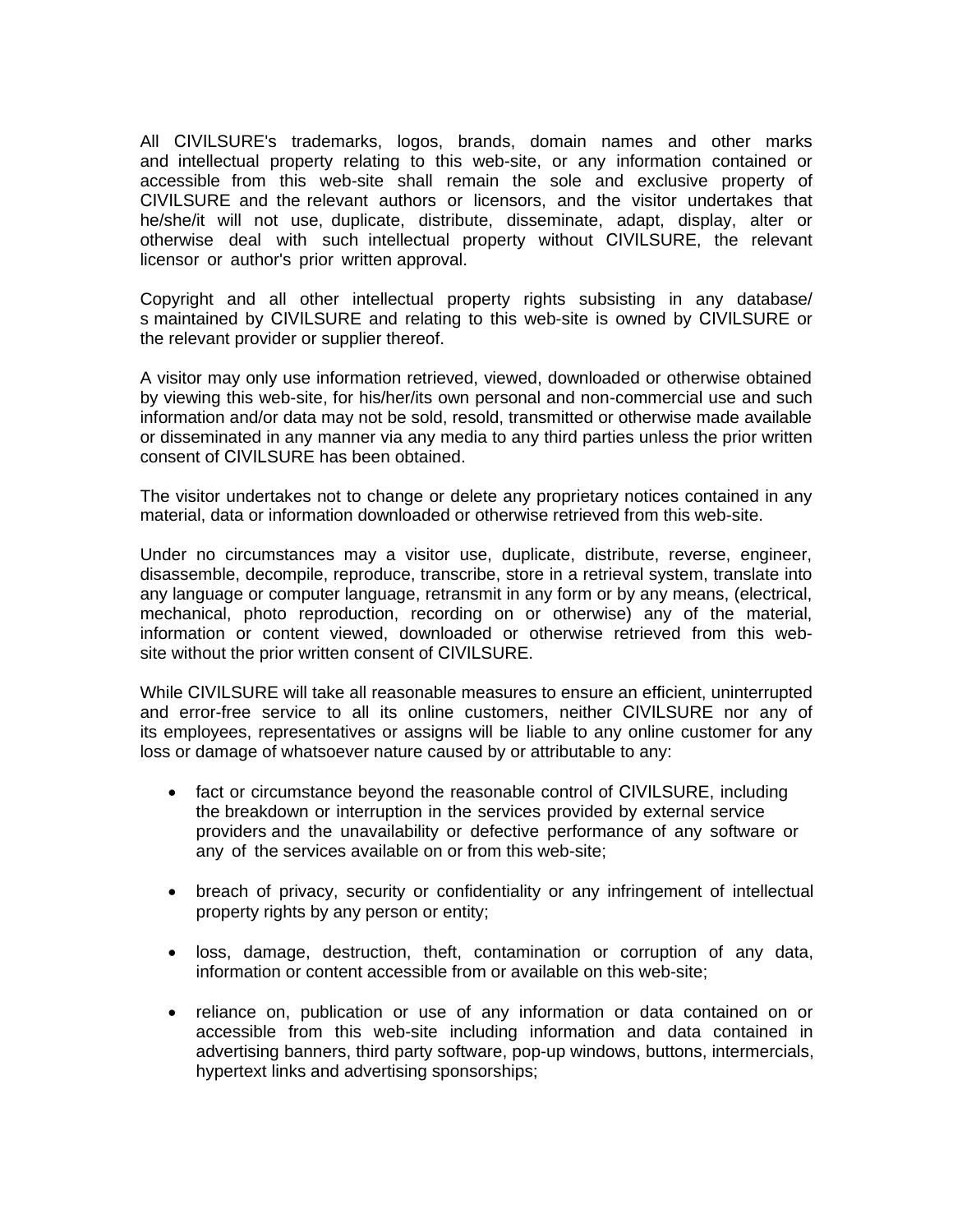- failure by a visitor or online customers to maintain the confidentiality of their personal username and password, or the disclosure of personal usernames and/or passwords to any person or entity;
- hacking, infection by viruses, Trojan horses, or any other computer programming routines or software that are intended to damage, detrimentally interfere with, surreptitiously intercept or expropriate any software programme, system, data or personal information;
- failure to adhere to the provisions of any terms and conditions governing the use and access to the services and facilities offered from time to time on this website;
- any lawful act or omission by CIVILSURE, its representatives and service providers in respect of or relating to the maintenance and support of this web-site and any supporting software or otherwise in the interests of protecting CIVILSURE's proprietary rights or the privacy and confidentiality of visitors and online customers and their personal information; and
- Consequential or indirect loss or damage whether foreseeable or otherwise.

The user of this site hereby indemnifies and holds CIVILSURE harmless against all and any loss, liability, action, law suits, proceedings, costs, demands, and damages of all and every kind, (including but not limited to, direct, indirect, special or consequential damages), and whether in an action based on contract, negligence or any other action, arising out of or in connection with the failure or delay in the performance of the services offered on this website, or in the use of these services offered, information and / or images available on this web-site, whether due to CIVILSURE's negligence or not.

Due to the lack of personal contact in online communication and transactions, CIVILSURE relies exclusively on the correctness and accuracy of information submitted and the good faith of its online customers. Failure to provide honest, accurate and complete disclosure may lead to the annulment of policies.

Online customers must keep confidential their personal usernames and passwords, at all times. CIVILSURE shall be entitled to presume the authenticity and validity of any online communication or transaction and that the online customer is the originator of such online communication or transaction where the username and password of that online customer is used to gain access to, view and/or engage in any activity or transaction or service offered on this web-site.

The online customer hereby indemnifies CIVILSURE, its employees, representatives and service providers and holds them harmless against any and all claims, losses and damages which CIVILSURE or any third party may incur as a result of reliance placed on any information, data and material furnished by a prospective policyholder or policyholder to CIVILSURE.

CIVILSURE reserves the right to alter, restrict and / or terminate the services on its website to the user in particular, or to the public in general, without notice or reason, or